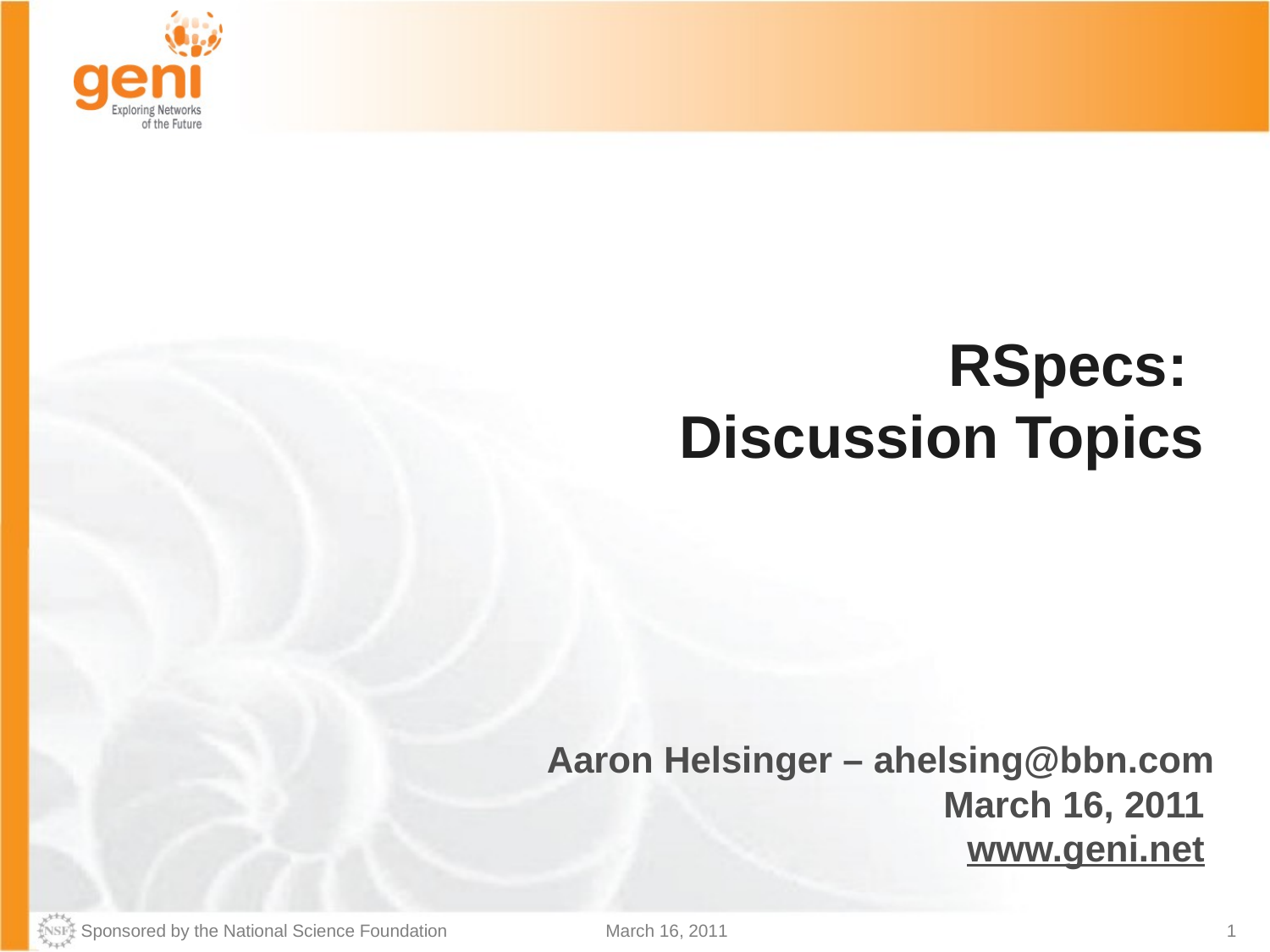

- ProtoGENI RSpec V2 with Extensions is the format on the wire
	- AM API will specify that format
- Aggregates can run translators
	- Ilia demonstrated a PG request RSpecs -> NDL converter
- Come to agreement on basic semantics (when?)
	- NML for Layer 2
	- Ilia proposed an ontology for compute & storage resources
	- Kansei, OMF, etc must work on wireless resources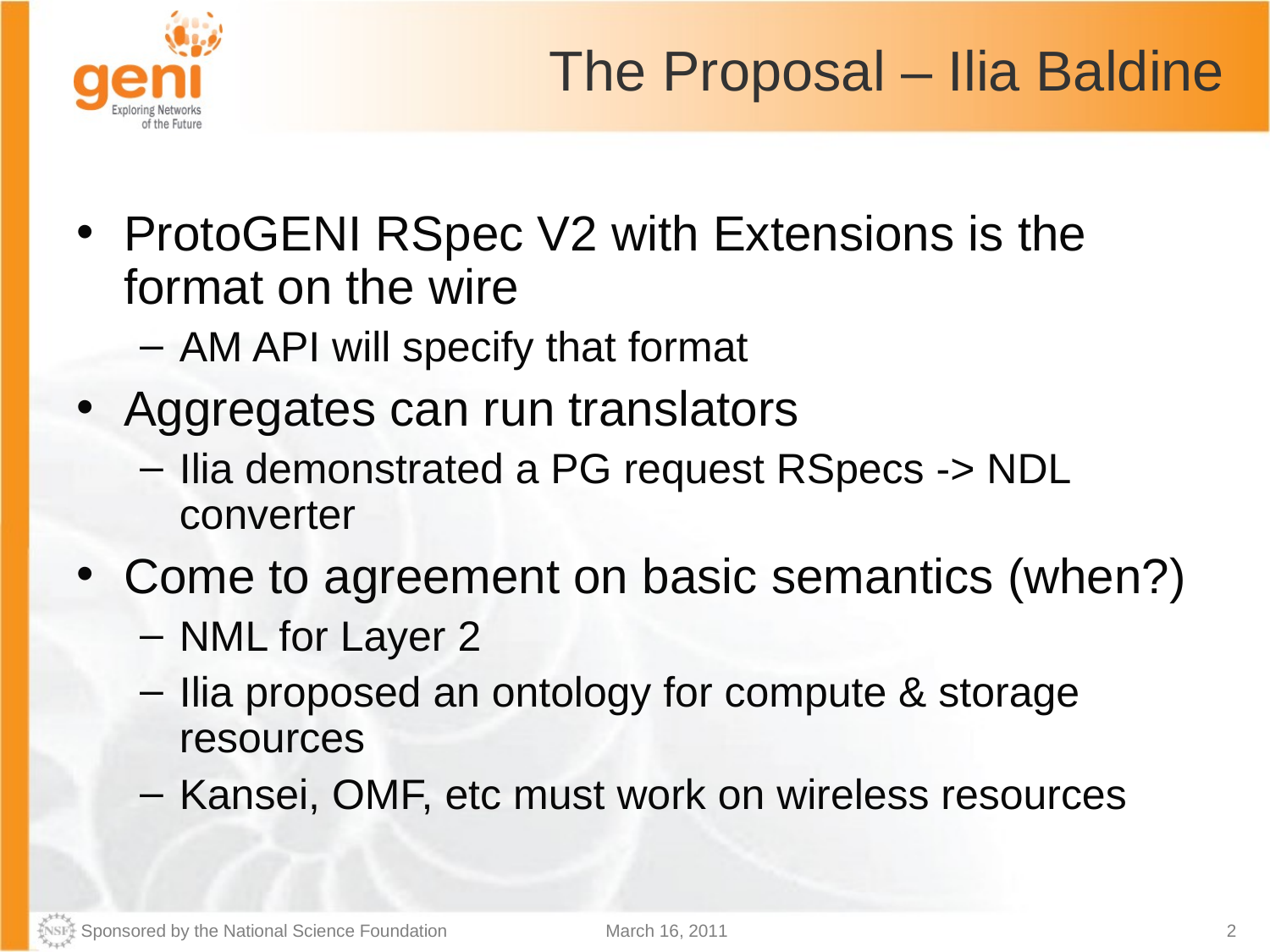



- What about PlanetLab RSpecs?
- Translators
	- Why can't clients translate?
	- Central translation service vs at each aggregate
	- How many translators will we have?
	- Maintenance cost of translators? Who does this?
- Will PG RSpecs change to be more standards compliant?
- Does PG get to control the format? GENI?
- Will I&M RSpecs be in PG format? – They need to be in this discussion